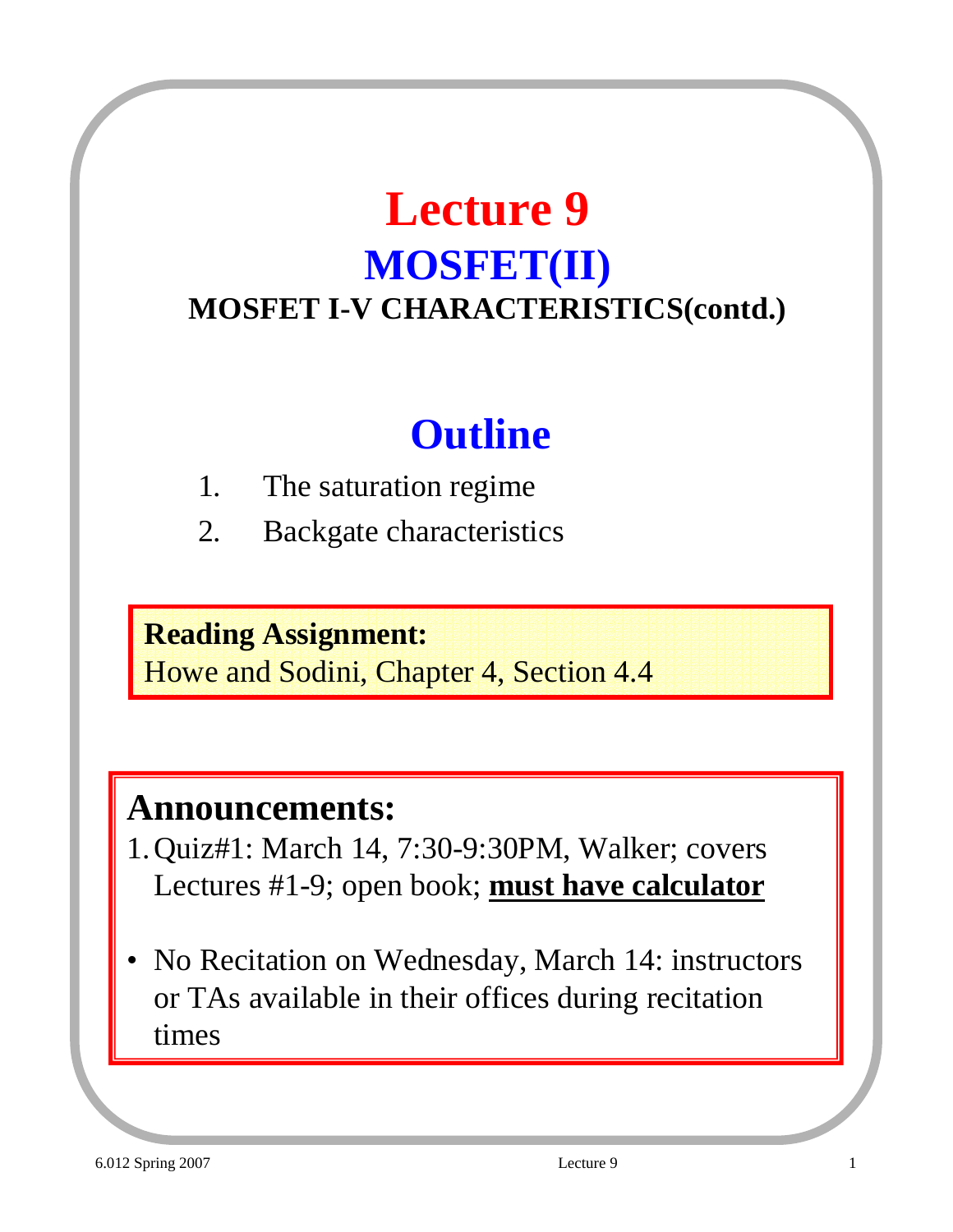# **1. The Saturation Regime**

### **Geometry of problem**



### **Regimes of operation:**

- *Cut-off:*  $V_{GS} < V_T$ 
	- No inversion layer anywhere underneath the gate

$$
\mathbf{I}_{\mathbf{D}}=0
$$

- *Linear:*  $V_{GS} > V_T$  and  $0 < V_{DS} < V_{GS}$  -V<sub>T</sub>:
	- Inversion layer everywhere under the gate

$$
I_D = \frac{W}{L} \bullet \mu_n C_{ox} \bigg[ V_{GS} - \frac{V_{DS}}{2} - V_T \bigg] \bullet V_{DS}
$$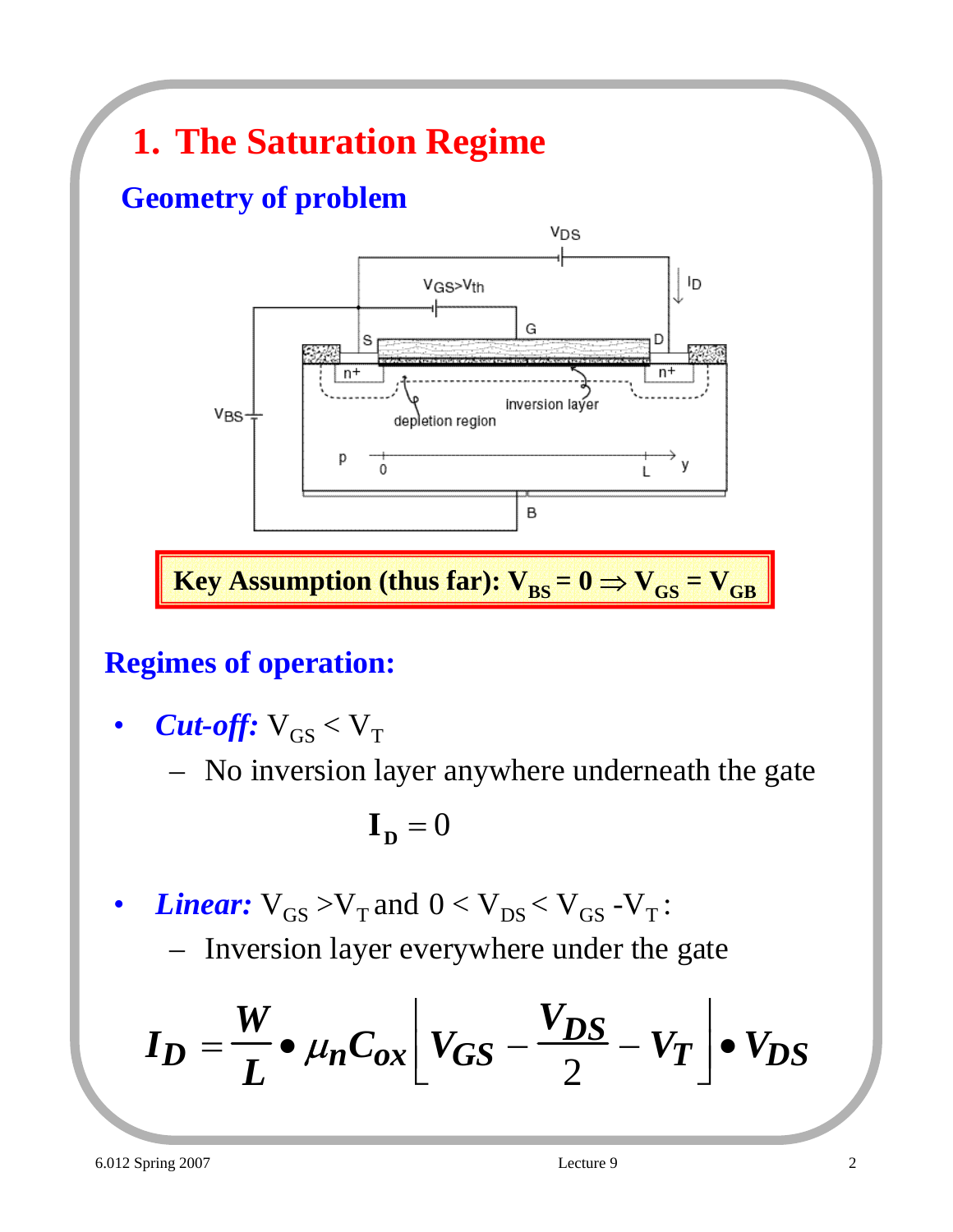# **The Saturation Regime (contd.)**

- *Saturation:*  $V_{GS} > V_T$ , and  $V_{DS} > V_{GS}$   $V_T$ :
	- Inversion layer "pinched-off" at drain end of channel

$$
I_D = \frac{W}{2L} \bullet \mu_n C_{ox} [V_{GS} - V_T]^2
$$

**Output characteristics:**



• Last lecture: To derive the above equations for  $I_D$ , we used for  $Q_N(y)$ , the charge-control relation at location y:

$$
Q_N(y) = -C_{ox} \left[ V_{GS} - V(y) - V_T \right]
$$

for  $V_{GS} - V(y) \ge V_T$ . **Note that we assumed that (a)**  $V_{BS} = 0 \Rightarrow V_{GS} = V_{GB}$ , and (b)  $V_T$  is independent of y. *See discussion on body effect in Section 4.4 of text.*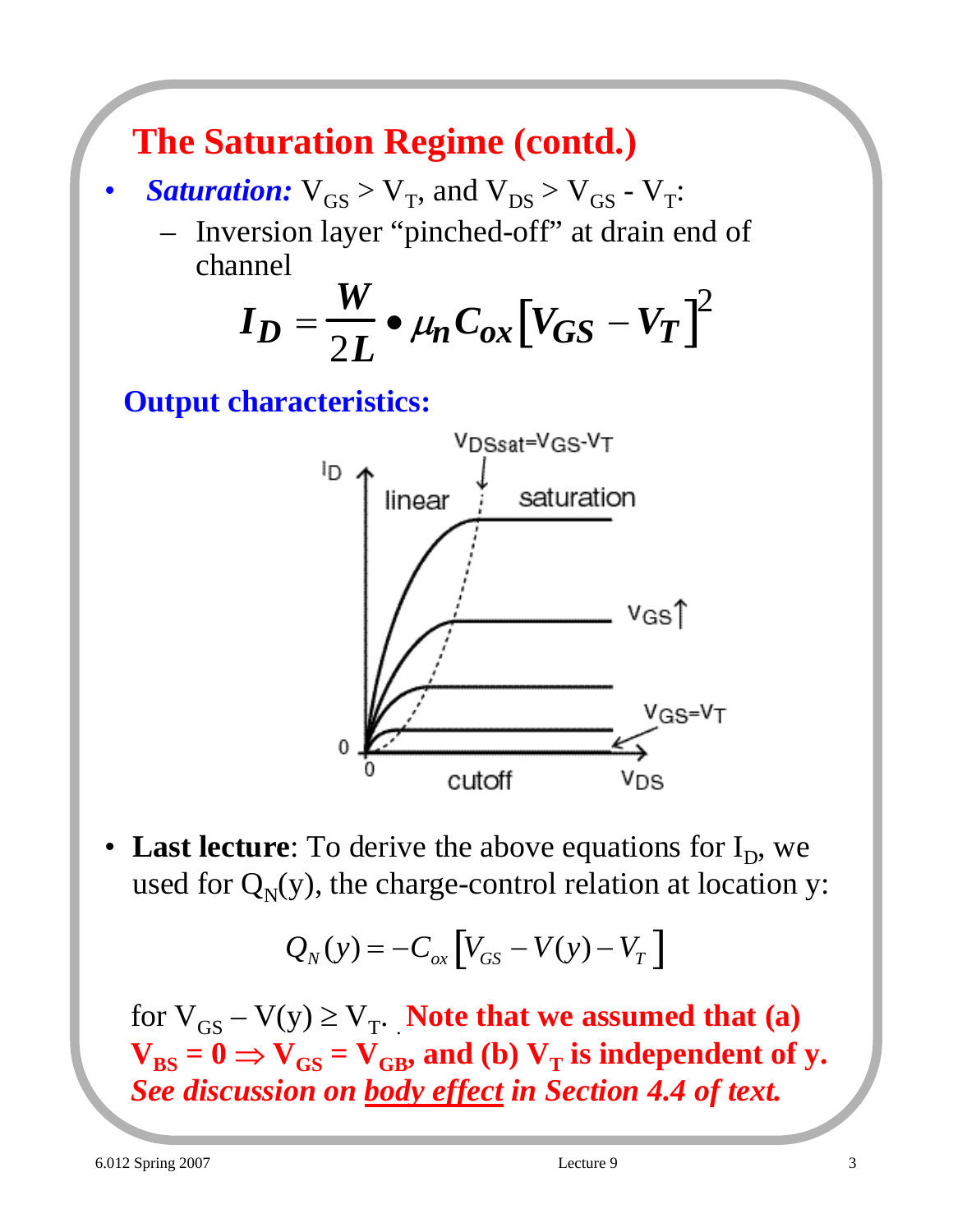# **The Saturation Regime (contd..)**

Review of  $Q_N$ ,  $E_y$ , and V in linear regime as  $V_{DS}$ increases:



Ohmic drop along channel de-biases inversion layer ⇒ **current saturation**.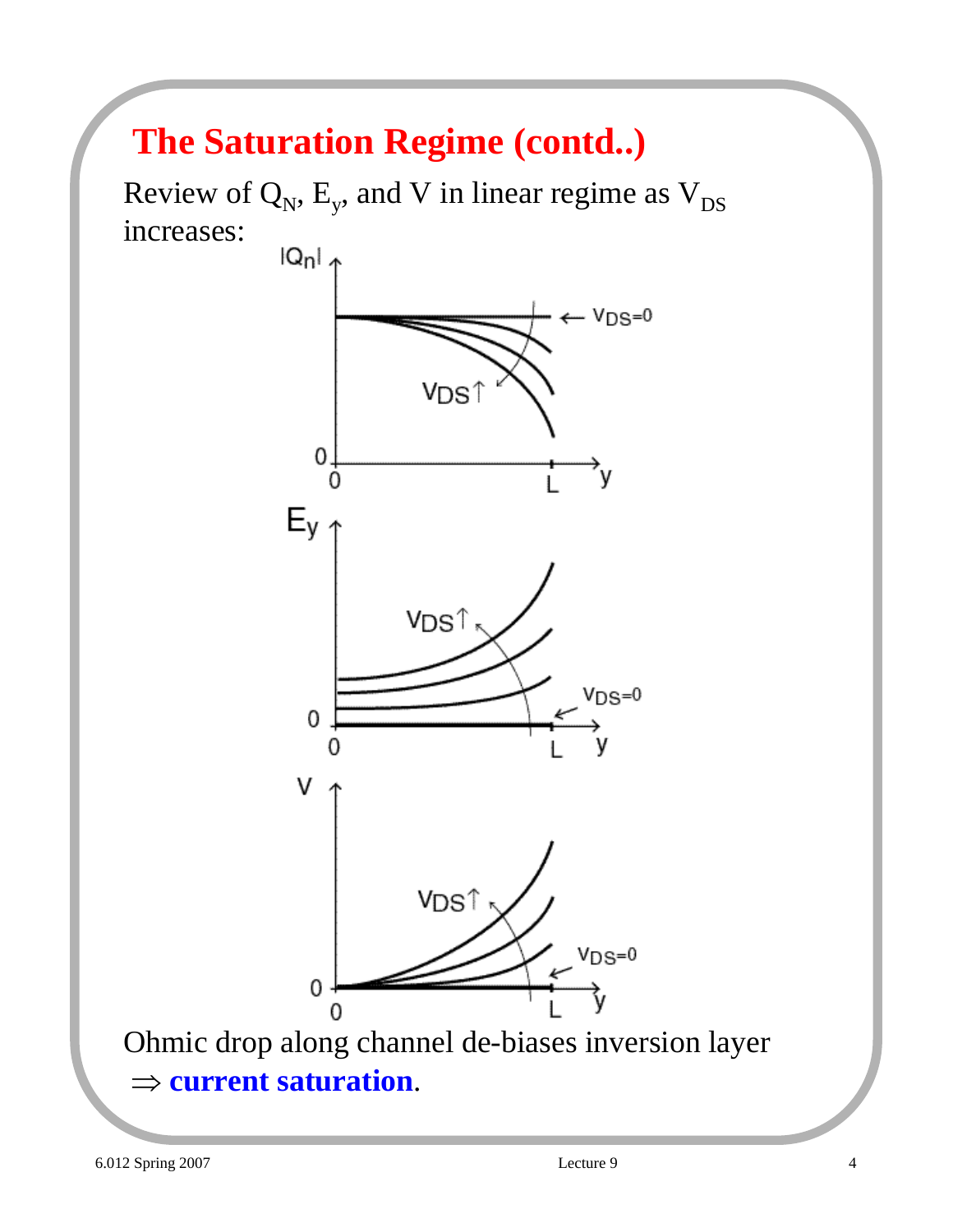**The Saturation Regime (contd.)**

**What happens when**  $V_{DS} = V_{GS} - V_T$ **?** 

Charge control relation at drain:

$$
Q_N(L) = -C_{ox} \left[ V_{GS} - V_{DS} - V_T \right] = 0
$$

No inversion layer at the drain end of channel ???!!! ⇒ *Pinch-off.*

### **At pinch-off:**

- Charge control equation inaccurate around  $V_T$ ;
- Electron concentration small but not zero;
- Electrons move fast because electric field is very high;
- Dominant electrostatic feature
	- Acceptor charge
- There is no barrier to electron flow (**on the contrary!**).

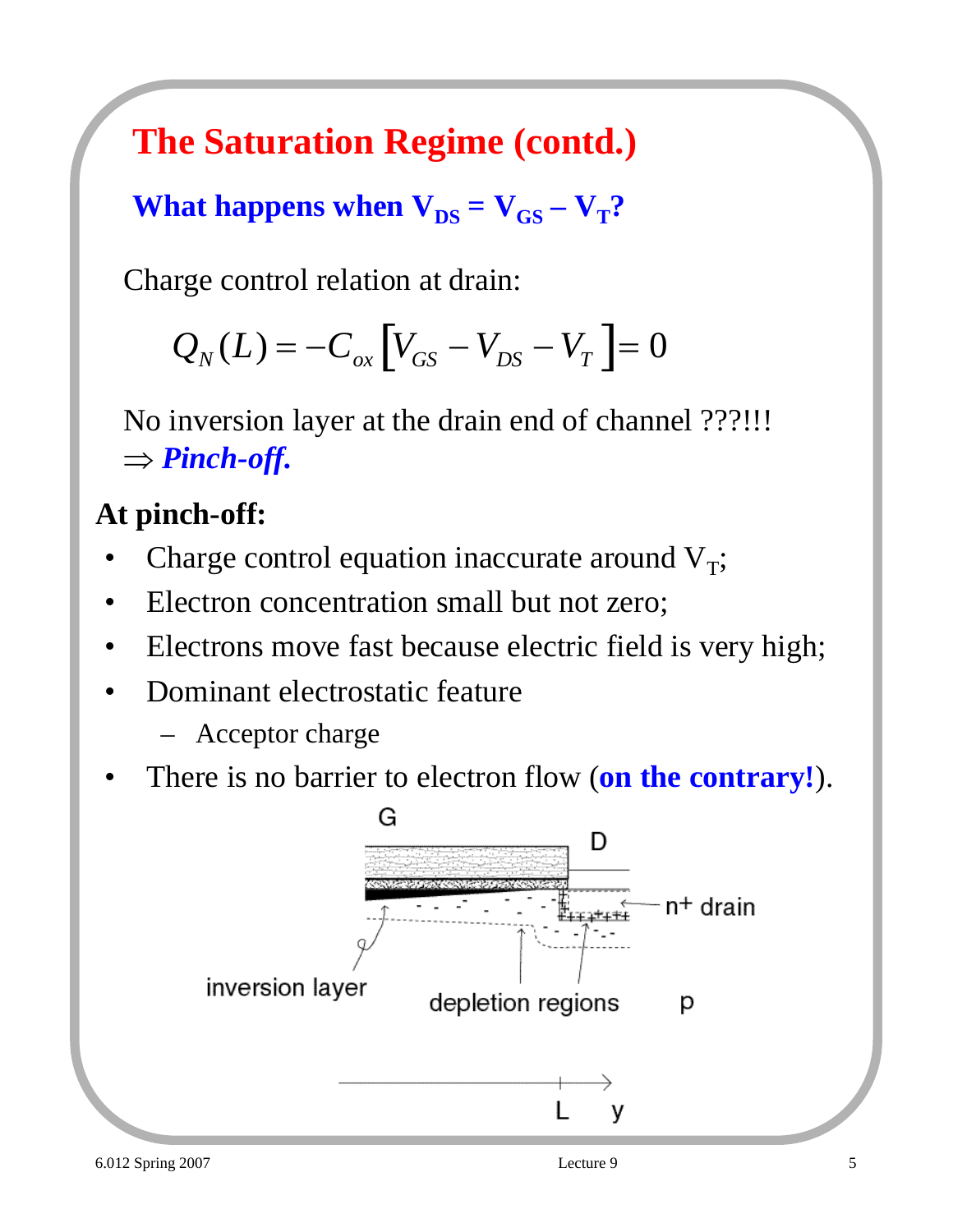# **The Saturation Regime (contd…)**

Voltage at pinch-off point (V=0 at source):



Drain current at pinch-off:

lateral electric field  $\propto$  V<sub>DSsat</sub> = V<sub>GS</sub> – V<sub>T</sub> electron concentration  $\propto$  V<sub>GS</sub> – V<sub>T</sub>

$$
\Rightarrow I_{Dsat} \propto [V_{GS} - V_T]^2
$$

Also,  $L \downarrow \Rightarrow E_v \uparrow$ :

$$
I_{Dsat}\propto\frac{1}{L}
$$

1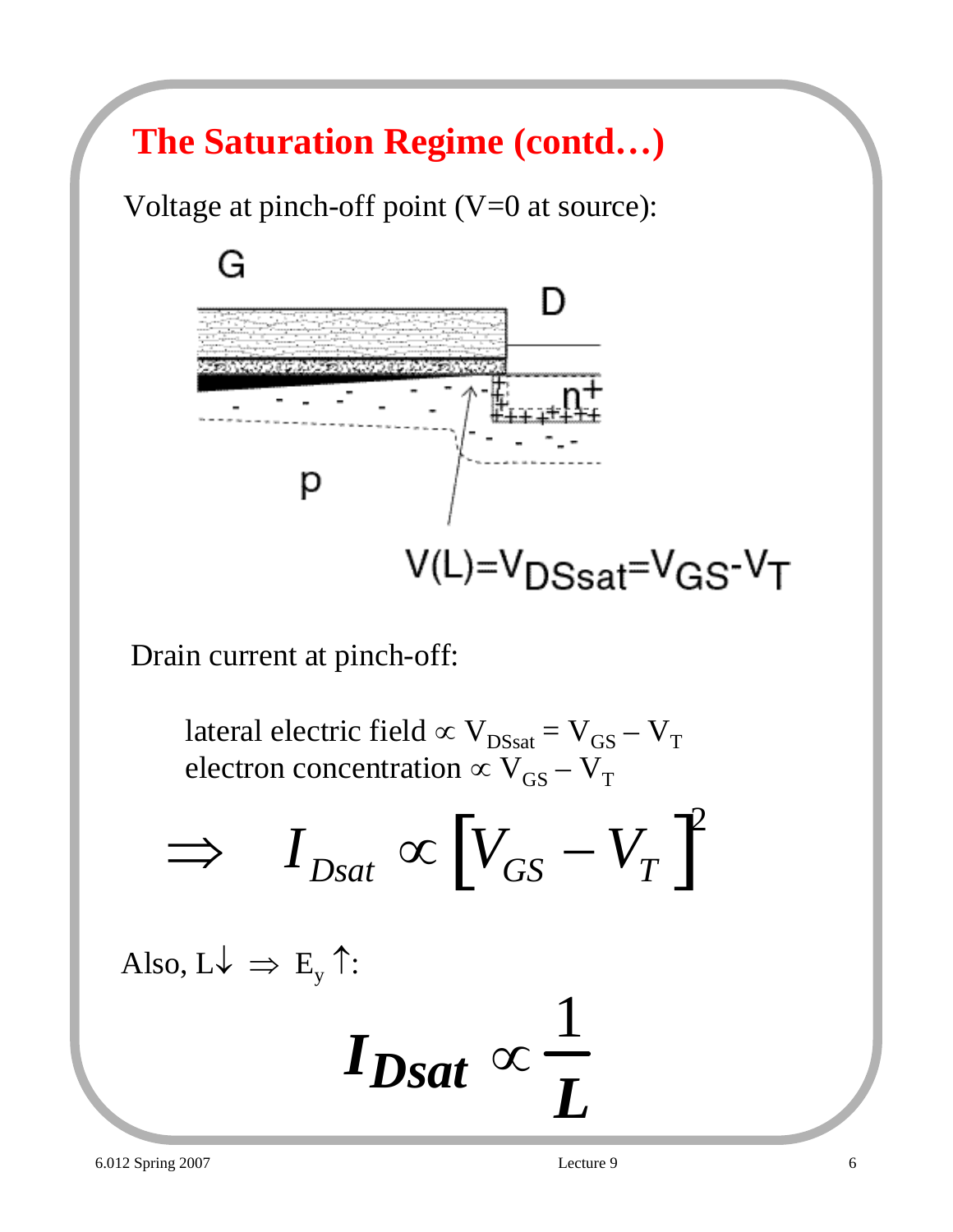## **The Saturation Regime (contd.) What happens if**  $V_{DS} > V_{GS} - V_T$ **?**

Depletion region separating pinch-off and drain widens



To first order,  $I_D$  does not increase past pinch-off:

$$
I_D = I_{Dsat} \propto \frac{W}{2L} \bullet \mu_n C_{ox} \bullet \left[ V_{GS} - V_T \right]^2
$$

To second order, electrical channel length affected:  $L\downarrow \Rightarrow I_D$  ↑:

$$
I_D \propto \frac{1}{L - \Delta L} \approx \frac{1}{L} \left[ 1 + \frac{\Delta L}{L} \right]
$$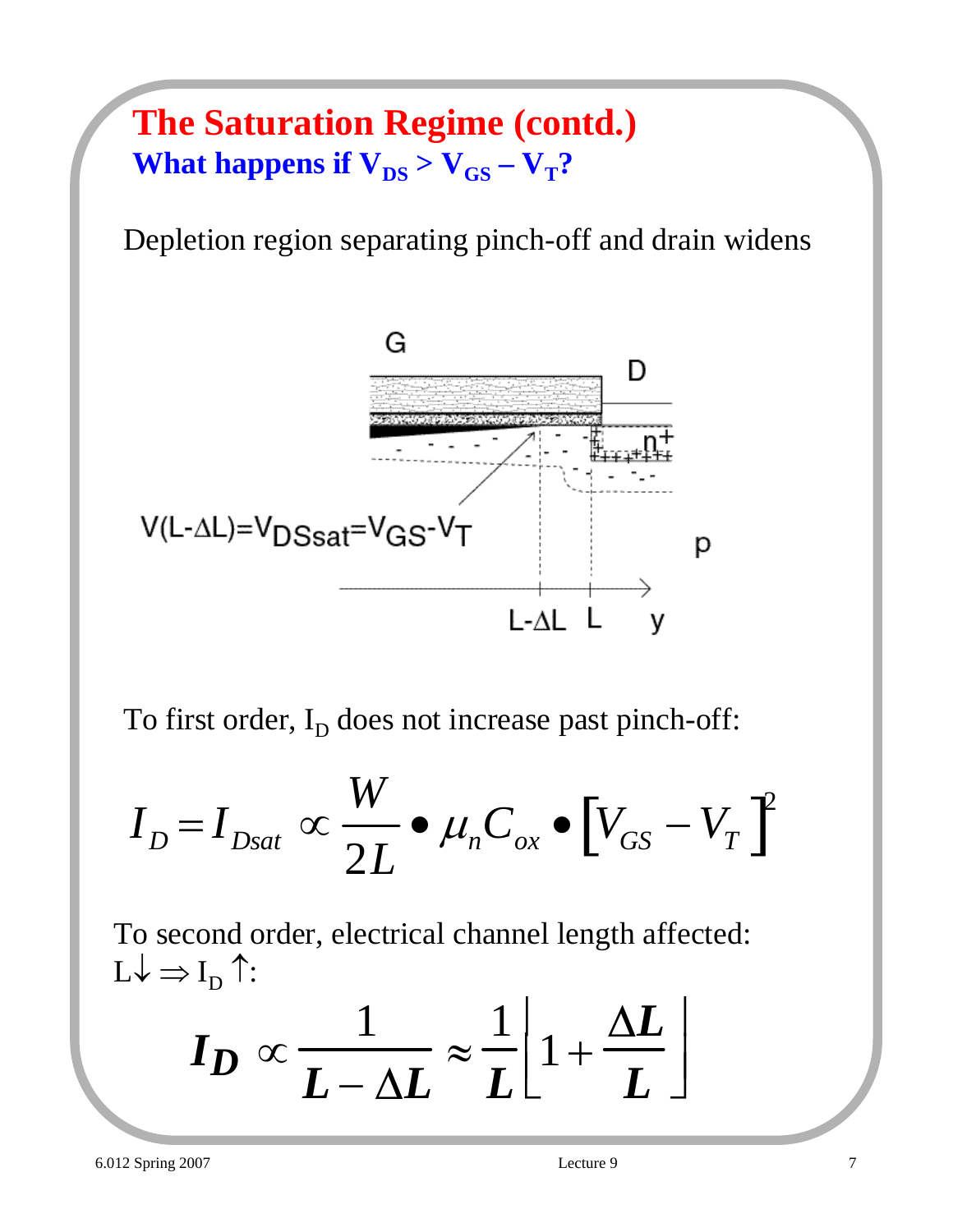# **The Saturation Regime (contd.)**

Experimental finding:

$$
\frac{\Delta L}{L} = \lambda V_{DS}
$$

with

$$
\boldsymbol{\lambda}\propto\!\frac{1}{\boldsymbol{L}}
$$

Typically,

$$
\lambda = \frac{0.1 \ \mu m \bullet V^{-1}}{L}
$$

For  $L = 1 \mu m$ , increase of  $V_{DS}$  of 1V past  $V_{DSsat}$  results in increase in  $I_D$  of 10%.

Improved model for the drain current in saturation:

$$
I_D = \frac{W}{2L} \bullet \mu_n C_{ox} (V_{GS} - V_T)^2 [1 + \lambda V_{DS}]
$$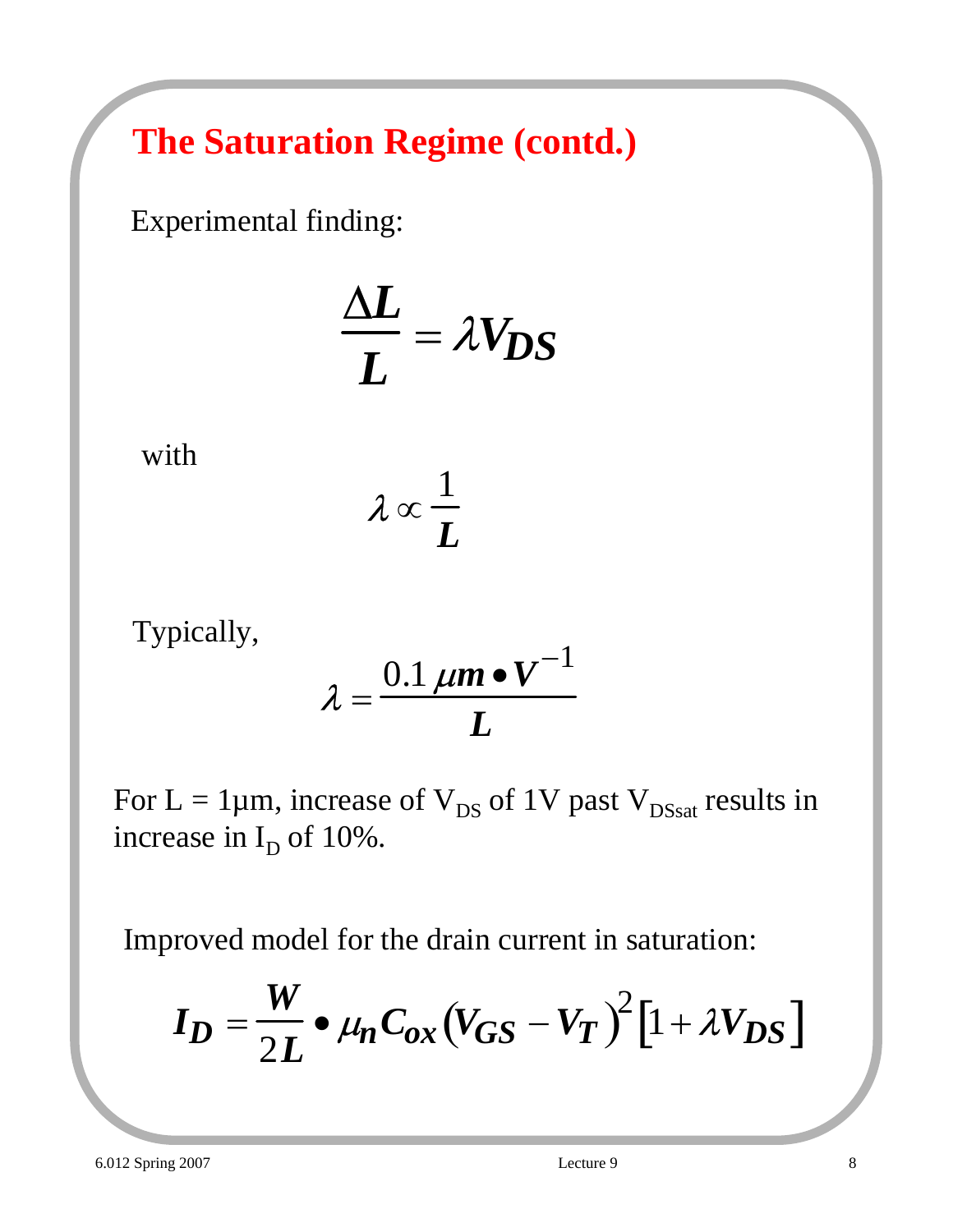# **2. Backgate Characteristics**

**There is a fourth terminal in a MOSFET: the** *body***. What does it do?**



**Key Assumption (thus far):**  $V_{BS} = 0 \Rightarrow V_{GS} = V_{GB}$ 

- Body contact allows application of bias to body with respect to inversion layer,  $V_{BS}$ .
- Only interested in  $V_{BS} < 0$  (pn diode in reverse bias).
- Interested in effect on inversion layer  $\Rightarrow$  examine for  $V_{GS} > V_T$  (keep it constant).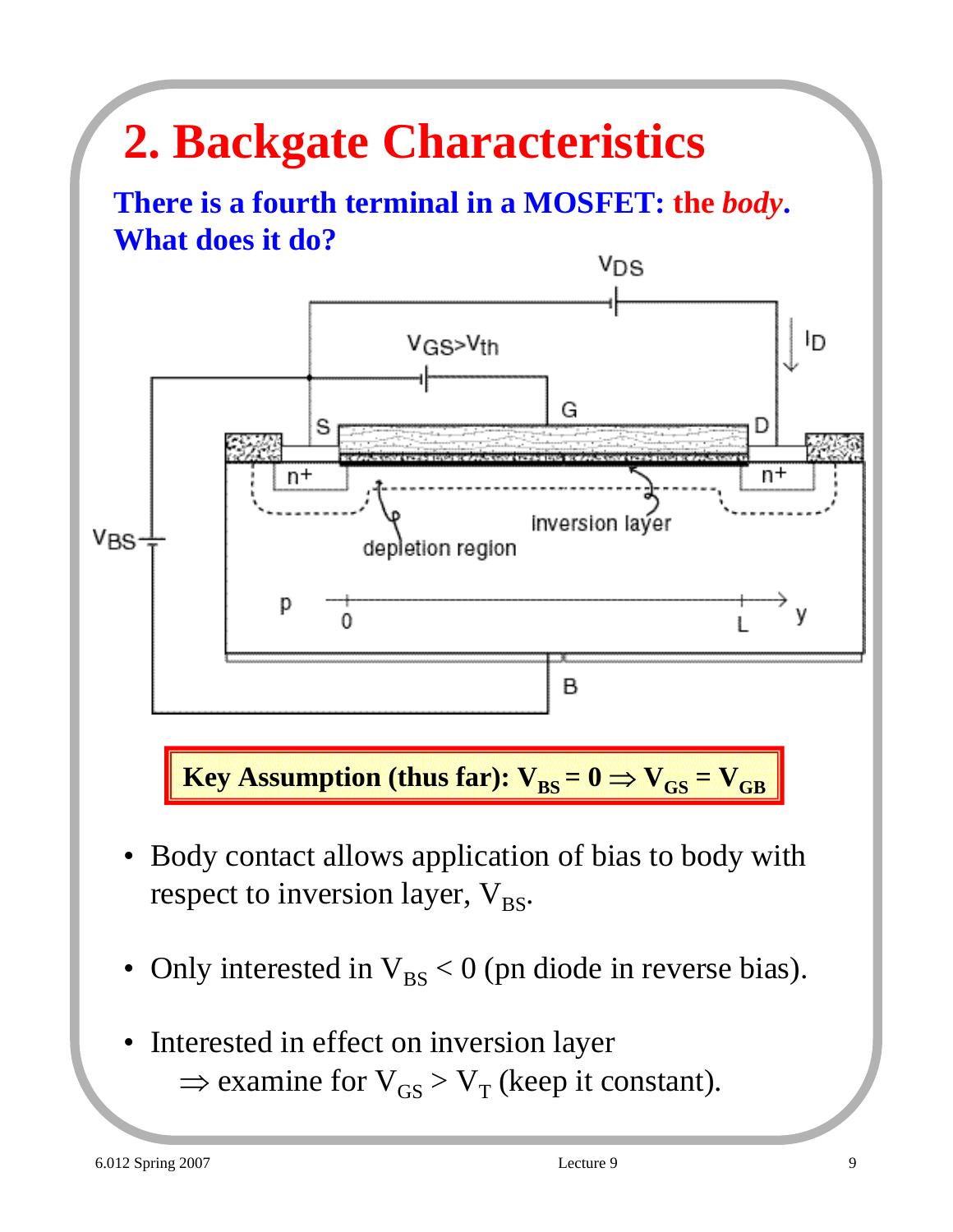Application of  $V_{BS}$  < 0 increases potential build-up across semiconductor:



Depletion region at the *source* must widen to produce required extra field:

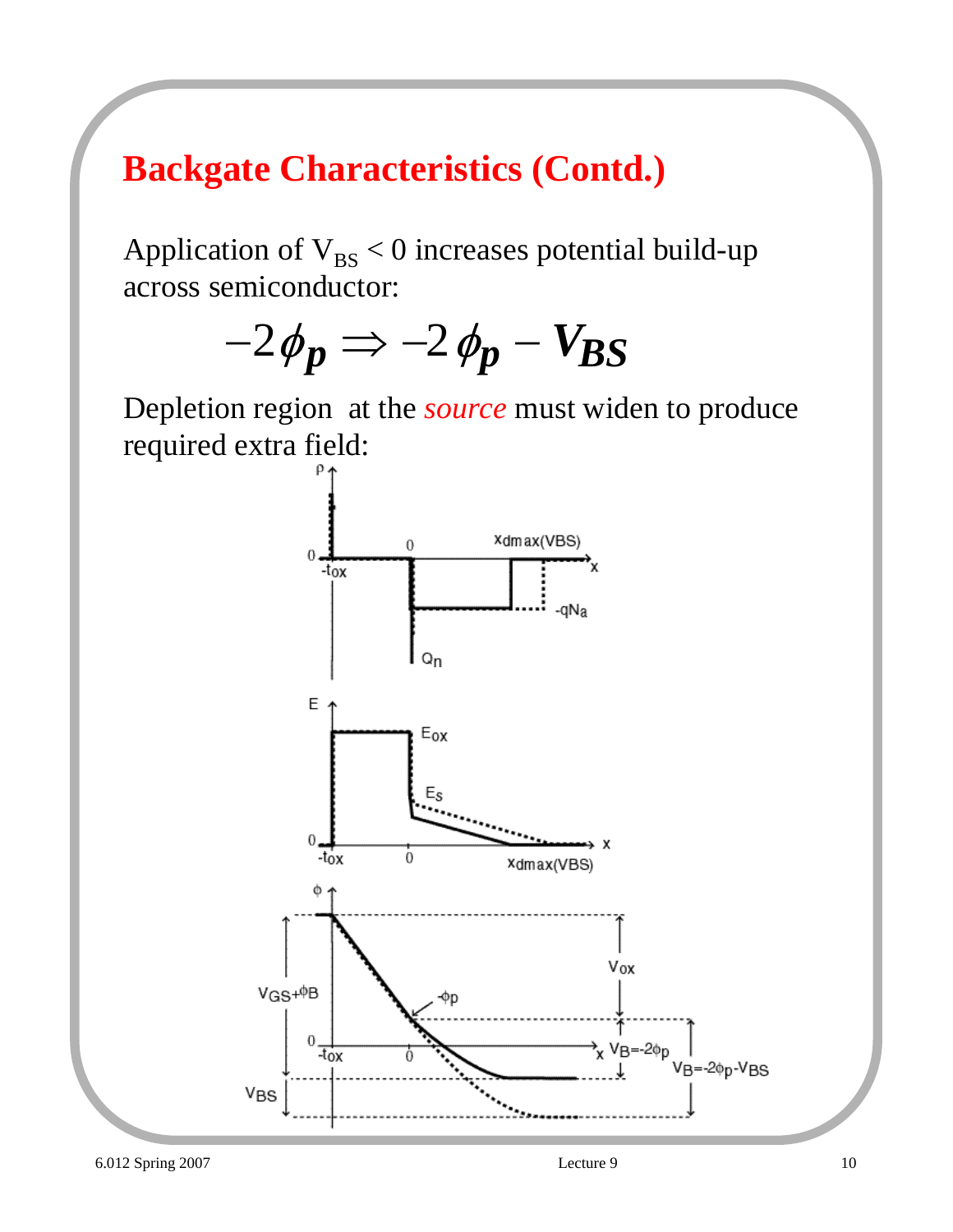Consequences of application of  $V_{BS} < 0$ :

- $-2\phi_p \Rightarrow -2\phi_p V_{BS}$
- $|Q_B| \uparrow \Rightarrow x_{dmax} \uparrow$
- Since  $V_{GS}$  is constant,  $V_{ox}$  unchanged
	- $\Rightarrow E_{ox}$  unchanged
	- $\implies |Q_S| = |Q_G|$  unchanged
- $|Q_{\rm S}| = |Q_{\rm N}| + |Q_{\rm B}|$  unchanged, but  $|Q_{\rm B}| \uparrow \Rightarrow |Q_{\rm N}| \downarrow$  $\Rightarrow$  inversion layer charge is reduced!



For the same applied gate-to-source voltage  $V_{GS}$ , application of  $V_{BS} < 0$  reduces the density of electrons in the inversion layer, in other words  $V<sub>T</sub>$   $\uparrow$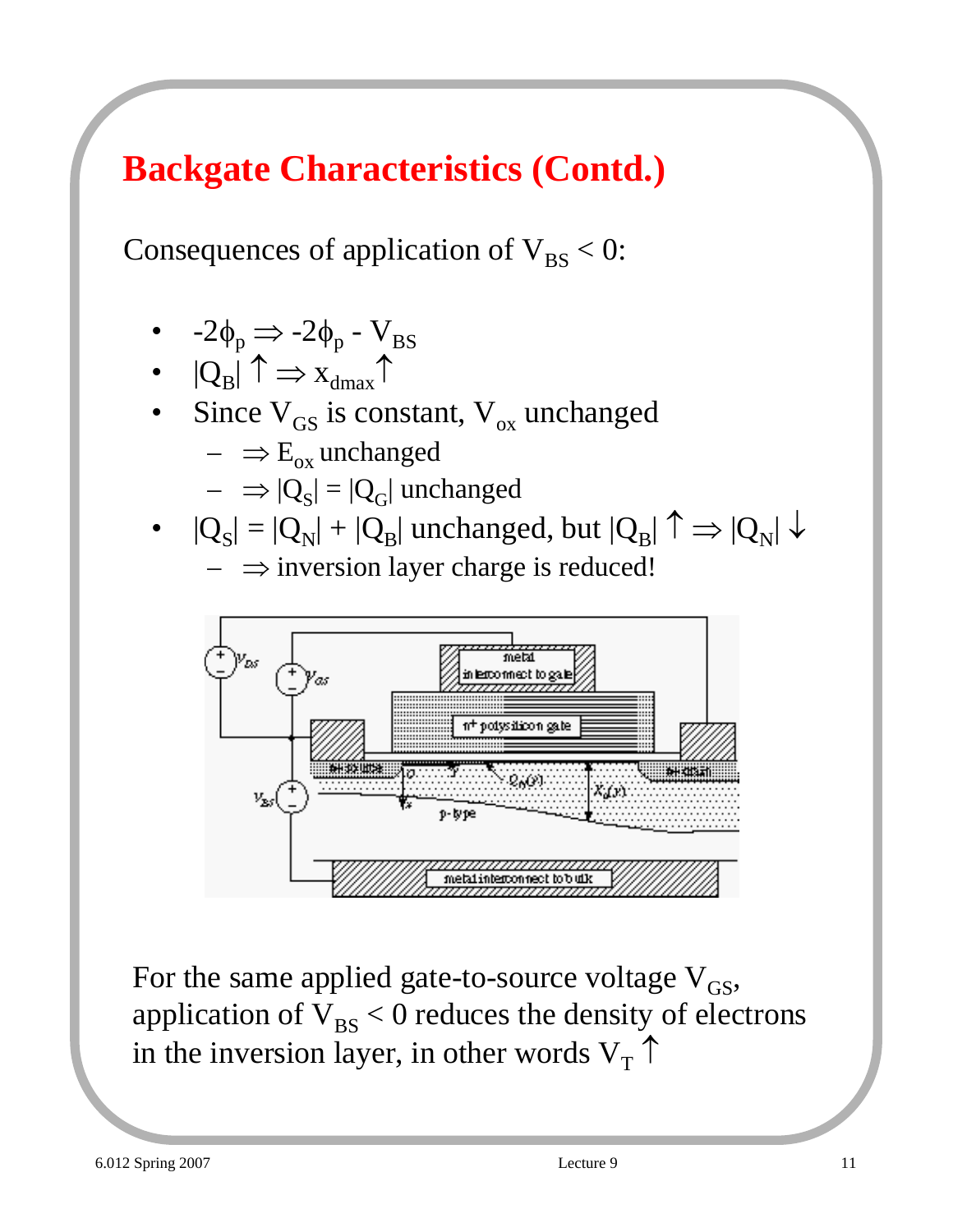**How does**  $V_T$  **change with**  $V_{BS}$ **?** In  $V_T$  formula change  $-2\phi_p$  to  $-2\phi_p - V_{BS}$ :

$$
V_T^{GB}(V_{BS}) = V_{FB} - 2\phi_p - V_{BS} + \frac{1}{C_{ox}}\sqrt{2\varepsilon_s q N_a \left(-2\phi_p - V_{BS}\right)}
$$

In MOSFETs, interested in  $V_T$  between **gate** and **source**:

$$
V_{GB} = V_{GS} - V_{BS} \Rightarrow V_T^{GB} = V_T^{GS} - V_{BS}
$$

Then:

$$
\mathbf{V}_{\mathrm{T}}^{\mathrm{GS}} = \mathbf{V}_{\mathrm{T}}^{\mathrm{GB}} + \mathbf{V}_{\mathrm{BS}}
$$

And:

$$
V_T^{GS}(V_{BS}) = V_{FB} - 2\phi_p + \frac{1}{C_{ox}}\sqrt{2\varepsilon_s q N_a \left(-2\phi_p - V_{BS}\right)} \equiv V_T(V_{BS})
$$

In the context of the MOSFET,  $V_T$  is always defined in terms of *gate-to-source voltage*.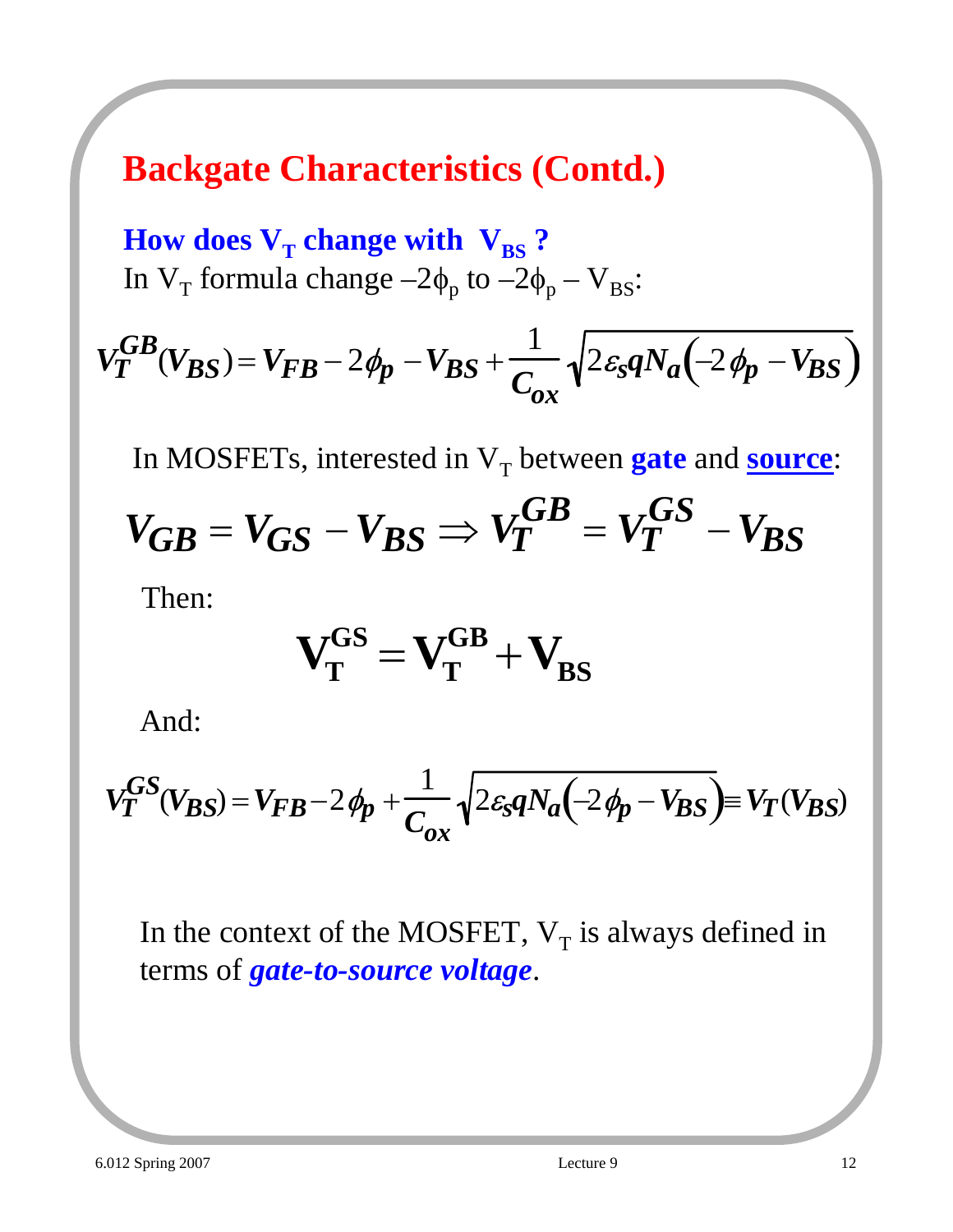$$
V_T(V_{BS}) = V_{FB} - 2\phi_p + \frac{1}{C_{ox}}\sqrt{2\epsilon_s q N_a \left(-2\phi_p - V_{BS}\right)}
$$

Define *backgate effect parameter* [units: V-1/2]:

$$
\gamma = \frac{1}{C_{ox}} \sqrt{2 \varepsilon_s q N_a}
$$

And:

$$
V_{To} = V_T(V_{BS} = 0)
$$

Then:

$$
V_T(V_{BS}) = V_{To} + \gamma \left[ \sqrt{-2\phi_p - V_{BS}} - \sqrt{-2\phi_p} \right]
$$

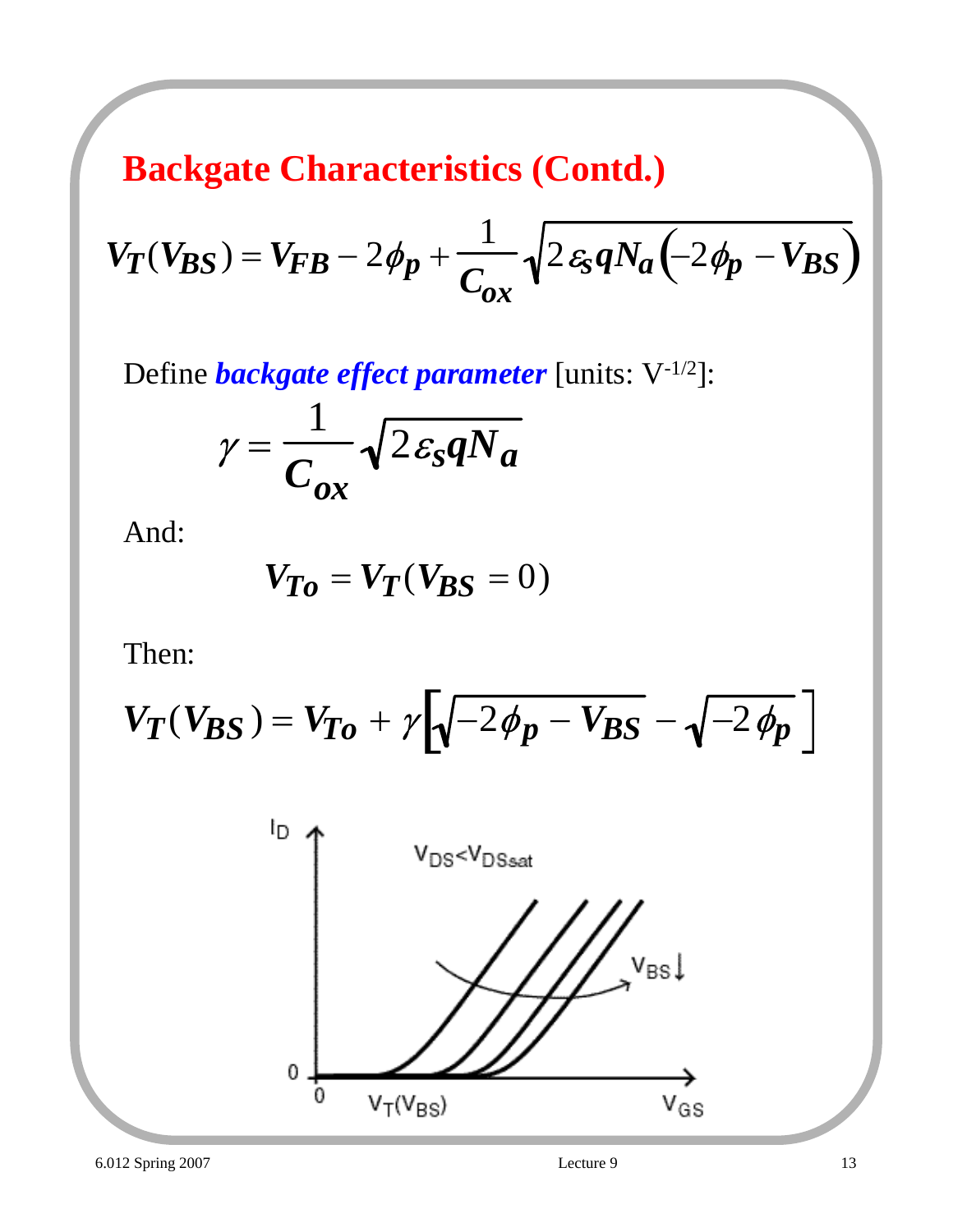

Triode Region  $V_{DS} \sim 0.1V$